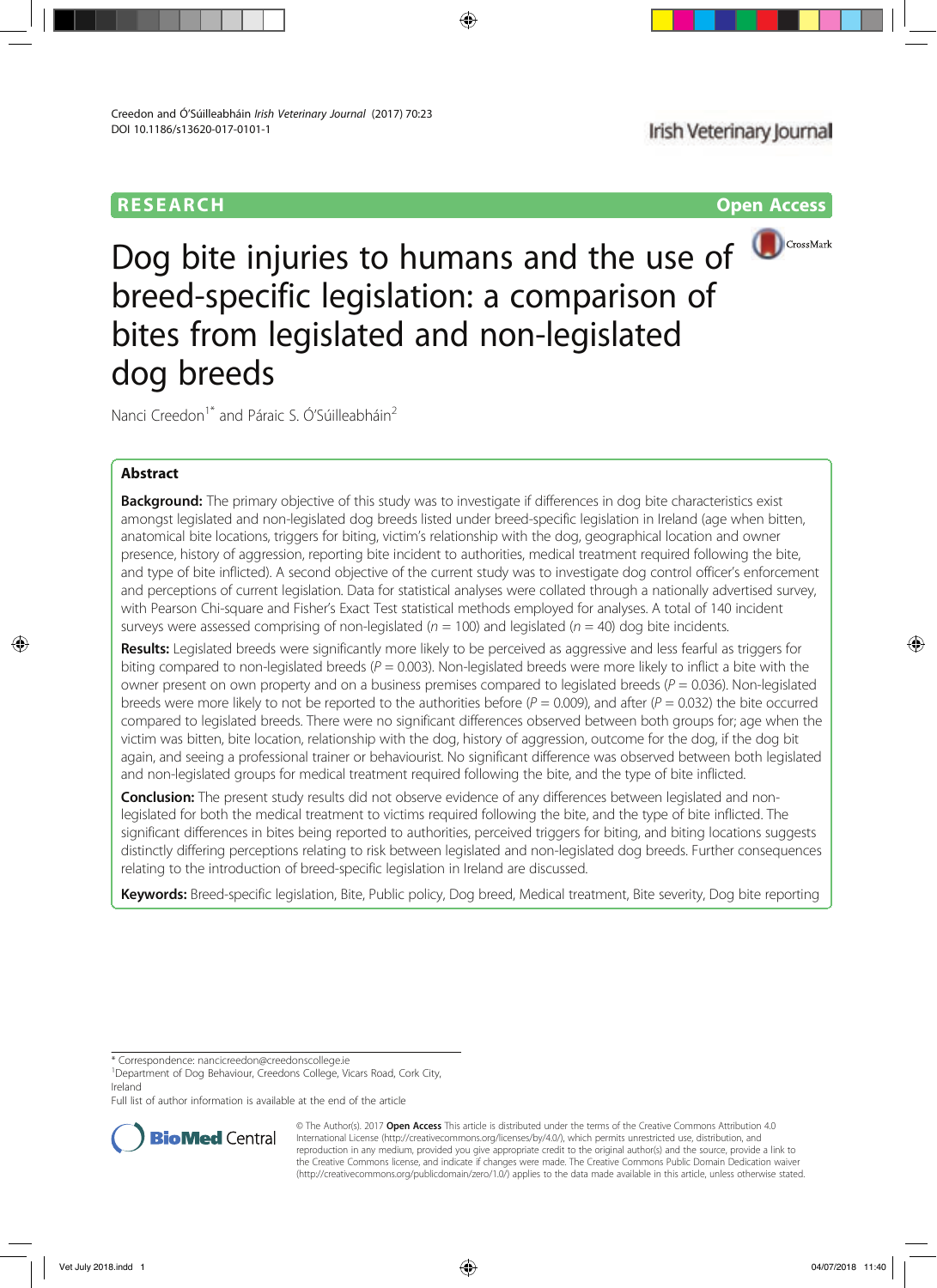### Background

In order to minimise potential risks associated with dog bites, governments typically utilise dog breed-specific legislation or non-breed specific legislation. Breed-specific legislation prohibits ownership or places restrictions on dog breeds categorised as 'dangerous' or 'able to inflict greater injuries' [1]. Non-breed specific legislation includes restrictions targeting irresponsible owners based on exhibited behaviour of their dogs, typically including an educational component [2].

To limit serious dog bite injuries and potential fatalities in Ireland, the Control of Dogs Act 1986 was amended with the inclusion of restrictions on breeds (Control of Dogs Act 1998 Regulations) [3]. The Control of Dogs Act 1998 Regulations places restrictions targeting 11 dog breeds, including dogs that are mixes or possess any strain of listed breeds. The breeds include; American Pit Bull Terrier, Bull Mastiff, Doberman Pinscher, English Bull Terrier, German Shepherd, Japanese Akita, Japanese Tosa, Rhodesian Ridgeback, Rottweiler, Staffordshire Bull Terrier and every dog type known as a Bandog. It was initially thought that the aforementioned breeds (including mixes and strains) possess a greater disposition towards aggression, and as such should be restricted as a public health measure [4]. More recently, it is proposed that legislated dogs have a greater capability of inflicting more severe injuries compared to other non-legislated dogs [5].

Societal attitudes towards dogs are changing in Ireland with increases in dogs being housed in closer proximity to people. While this might suggest a greater threat for dog bites due to this closer proximity, evidence suggests that 'resident dogs' who are not fully integrated into family units as being involved in a significant proportion of dog bite fatalities [6]. In other words, dogs who are in close proximity to people form attachments to them, rely on their guidance, and as such account for a lesser rate of dog bite fatalities compared to resident dogs. A further study on dog bites in Ireland found that the breeds most commonly involved in attacks were breeds in the highest numbers within the population [7]. This is supported by further research on dog biting populations which relate to popularity in a geographical location [8]. Recent research has found that dog bite hospitalisations have continued to rise over a 15-year period following the introduction of the current breed-specific legislation in Ireland [1]. The study suggested breed-specific legislation as not being a valid method of reducing incidence rates, and suggested that it may be contributing in part to the rise in dog bites as a result of reinforcing stereotypes of risk pertaining to dog breeds [1].

Research from various other nations have suggested a lack of any efficacy and validity of targeting dog breeds as a dog bite mitigation strategy [8–14]. Conversely,

research has observed some reductions in dog bites in a municipality following the enactment of breed-specific legislation [15]. However, once jurisdictions were used as their own controls in a pre/post comparison of incidence of dog-bite hospital admissions, there was no significant reduction in hospitalisations after breed-specific legislation was enacted [15]. A further study reported some reduction in dog bite incidence following the enactment of breed-specific legislation [16]. However, aside from several significant limitations outlined in the study, it is difficult to determine which aspects of the legislation have led to reductions. In other words, the enforcement of accompanying breed-neutral components could have led to some reductions, rather than the actual measures targeting dog breeds. Indeed, employing the statistical methodology of number-needed-to-treat (NNT; commonly used to determine the effectiveness of an intervention) reveals one aspect which makes the targeting of dog breeds at best, impractical. It has been reported that in order to prevent 1 dog-bite hospitalisation in a city or town, in excess of 100,000 dogs of the identified breeds would have to be removed completely from the population [17]. Figures would need to be doubled to prevent a second dog-bite hospitalisation, and so on [17]. Given breed-specific legislation also does not involve complete bans in certain nations (e.g., muzzle restrictions in Ireland), the figures would be considerably higher given the frequency of dog bites in the home when a muzzle is not public policy [17].

Research indicates no fundamental difference in aggression between legislated breeds, and other dog breeds frequently stereotyped as 'friendly' [18–20]. However, it remains the case that other group differences between legislated and non-legislated breeds could infer a greater risk of these dog breeds to public health. It is frequently proposed that while legislated breeds may not bite as frequently, in the event of a bite they can inflict greater injury compared to non-legislated breeds of similar size. However, a recent review has investigated claims which have been made in relation to a dog's bite force ability, and in particular the force sometimes attributed to dog breeds and types frequently legislated for [21]. The review found that research literature have been 'daisy chaining' citations which actually do not possess any data, and some not containing any information pertaining to bite force at all [21]. As such, the present study sought to determine if differences exist between legislated and non-legislated dog breeds regarding a host of dog bite characteristics, which included dog bite severity and bite type. In doing so, a primary aim of the present study was to examine various biting characteristics and circumstances attributed to both legislated and nonlegislated dog breeds through the collation of survey data from dog bite victims. Given the potential for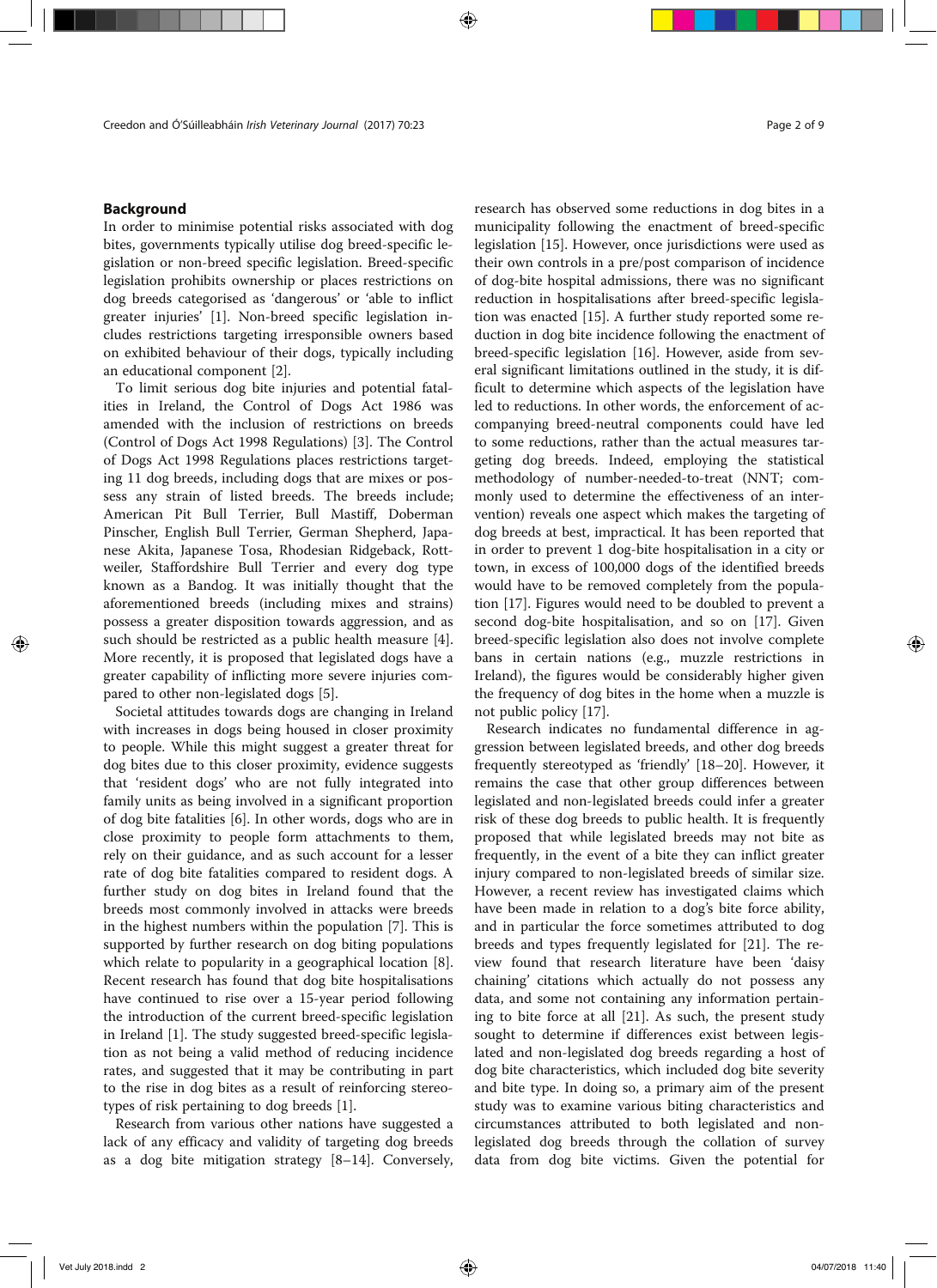reinforced stereotypes of aggression and specified behaviour attributed to these breeds, a second aim of the current study was to investigate dog control officer's perceptions of current legislation which target these dog breeds. Given their central role in the enforcement of legislation targeting specific dog breeds, an examination of their perceptions were crucial to a more complete understanding of the relationship between public health and targeting specific breeds under current legislation.

### Methods

### Sample

The primary study sample constituted a retrospective survey of participants who have ever suffered a dog bite injury within the Republic of Ireland. Surveys were completed and collected between 24 June 2015 and 19 March 2016. The survey was promoted on television, radio, print media, medical centres, and social media throughout Ireland. Any member of the public who had been bitten in the Republic of Ireland, at any stage in their lives, by a dog aged 6 months or older was invited to participate in the survey. The survey data was collated online where all promotional materials relating to the survey directed to. Given legislated breeds do not fall into the small breed category under Kennel Club breed categorisations [22], small breeds were not examined. As previously outlined, this was done in order to increase the validity of comparisons between breeds of similar size. To limit the potential confounding of puppy mouthing, bites from dogs under 6 months were not collated. To control the potential limitation of inaccurate breed identification [23], mixed and unknown dog breeds were not examined. The final sample consisted of 140 dog bite incidents, were categorised as legislated  $(n = 40)$  and nonlegislated ( $n = 100$ ) dog breed bites.

The secondary sample consisted of dog control officers throughout the Republic of Ireland ( $N = 23$ ). Each officer was provided with a web address such that they could anonymously complete their survey. All dog control officers who operate all county and city dog pounds in the Republic of Ireland were contacted. Of the officers contacted, 17 decided to take part with the remaining declaring they did not wish to take part  $(n = 1)$ , did not have the knowledge to respond to the questions  $(n = 1)$ , and repeatedly failing to get the correct officer to take part ( $n = 4$ ). Officers indicated that the following groups operate the dog shelter; Irish Society for Prevention of Cruelty to Animals (ISPCA;  $n = 3$ ), local authority government ( $n = 9$ ), private enterprise ( $n = 4$ ), and not disclosed  $(n = 1)$ .

### Survey sesign

Survey questions included: age when bitten, anatomical location of bite, trigger for the bite, relationship with the dog, owner presence when bite occurred, history of

aggressive behaviour, if the dog was reported to the authorities before the bite, if the incident was reported to the authorities after the bite occurred, what was the outcome when reported, (if known) did the dog go on to bite again, and (if known) did the dog owner seek advice from a dog trainer or behaviourist. Relationship with the dog was subdivided into four categories, which included two categories examining if the dog was owned by the victim for either greater than or less than 3 months. This distinction in duration of possession was made based on literature indicating potential duration of time required for a dog to fully acclimatise to their environment [24].

Given the potential for misinterpretation, two measures to determine specific details surrounding the reported bite were employed. Firstly, details surrounding the medical treatment required were of crucial importance. Participants described their injuries in detail in words through an open-ended question, which were later assessed by a certified accident and emergency nurse. These detailed descriptions were then coded by the health care professional into four categories; none (home maintenance); doctor visit, antibiotics and tetanus shot; stitches and regular wound dressing; surgery, fractures and repeat hospital visits. Secondly, the type of bite as indicated by participants within the Dunbar Bite Scale was collated [25]. Both Level 1 bites (no teeth contact) and Level 6 bites (fatality) were not collated. Level 6 bites were not collated given the focus of the present study on examining dog bite incidents from the victim's perspective. Additionally, there was no availability of information relating to any human fatalities due to dog bite in Ireland. Level 2 bites refers to skin-contact by teeth but no skin-puncture; Level 3 bites refer to a single bite including one to four puncture wounds with no puncture deeper than half the length of the canine's teeth; Level 4 bites refers to one to four puncture wounds from a single bite with at least one puncture deeper than half the length of the dog teeth; Level 5 bites refer to a multiple-bite incident with at least two Level 4 bites or multiple attack incidents with at least one Level 4 bite in each.

#### Data analysis

The statistical package SPSS 22 was used to perform statistical analysis [26]. Data on the variables were organised in cross-tabulations and examined with Pearson's Chi-square test ( $P \le 0.05$  chosen as accepted significance level). An a priori computation was conducted to calculate required sample size  $(1 - \beta = .80; \alpha = .05; N = 44,$  $w = .5; N = 122, w = .3; N = 1091, w = .1; [27].$  Present sample size ( $N = 140$ ) was sufficiently powered to detect medium to large effect sizes. Where the assumption of sample size for cell count was violated in the analysis, Fisher's Exact Test is reported. Statistical residual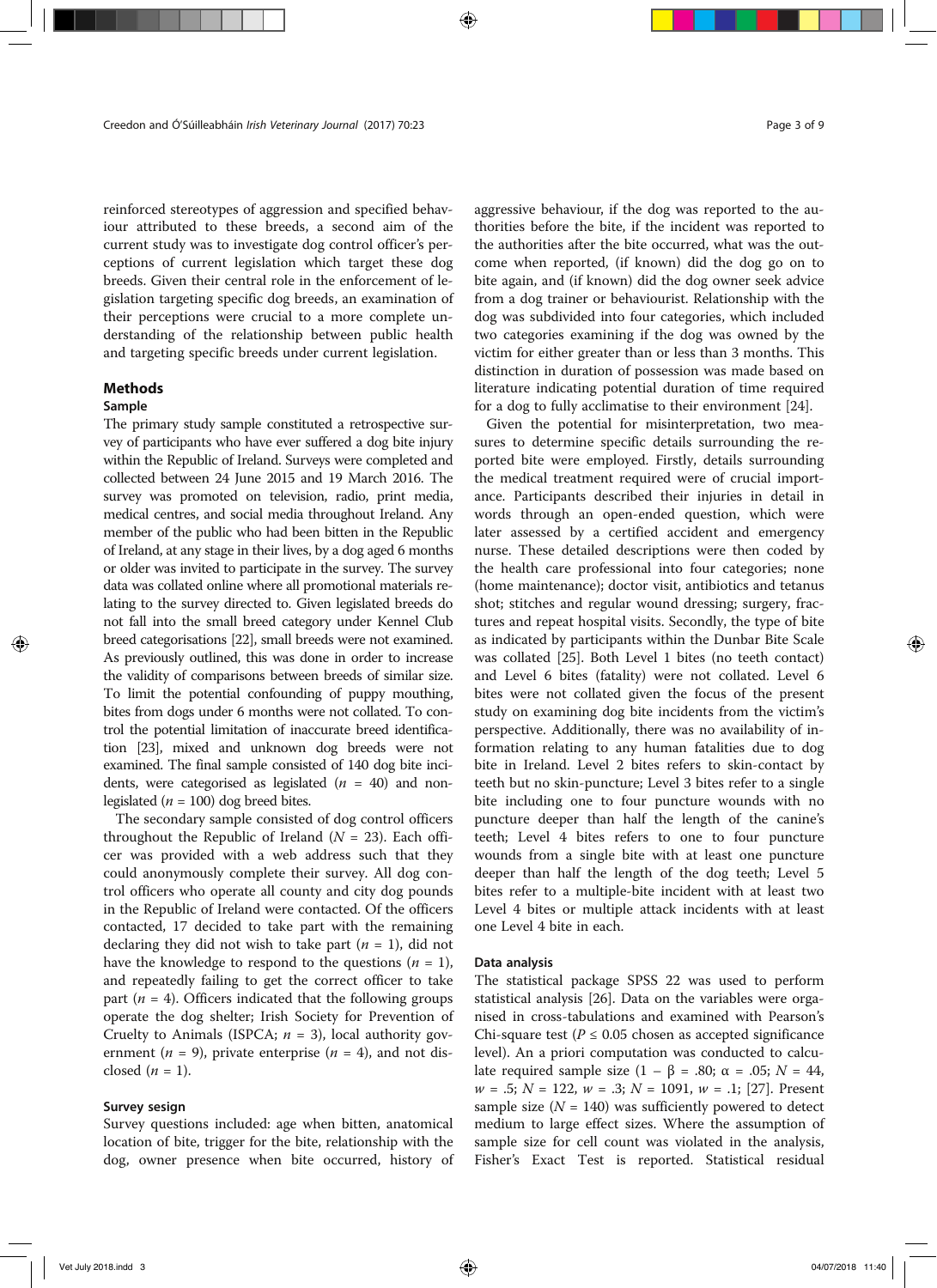outputs were examined to determine locations of any significant effects. Descriptive statistics are displayed in tables to aid discussion. Unknown responses while highlighted descriptively within tables and where relevant were treated as missing data and excluded from the relevant analyses. This approach has been used in existing research [e.g. 10].

### **Results**

### Breeds, age categories, bite locations and gtriggers for biting

The leading numbers of reported dog bite breeds within the study are illustrated within Table 1. This is descriptive and breed risks cannot be inferred from this as total populations within each category are unknown. An investigation of potential differences between legislated and non-legislated breeds revealed no significant difference with respect to age when bitten ( $P = 0.698$ ; see Table 2). A significant effect for bite location was also not observed ( $P = 0.073$ ). Examination of perceived triggers for biting revealed a significant difference between groups ( $P = 0.003$ ). An investigation of residuals revealed a number of factors contributed to this effect. Firstly, the biting trigger for non-legislated breeds (94.1%) were more likely to be reported as being afraid compared to legislated breeds (5.9%). Secondly, legislated breeds (46.7%) were more likely than expected to be reported as angry as a trigger for biting compared to nonlegislated breeds (53.3%). Finally, non-legislated breeds (92.9%) were more likely to bite when guarding an object compared to legislated breeds (7.1%).

### Victim's relationship with dog, geographical location and owner presence

No greater likelihood of group differences with respect to relationship with the dog was observed ( $P = 0.082$ ). Examination of geographical location and owner presence revealed a significant effect ( $P = 0.036$ ; see Table 3). Examination of residuals revealed that bites were more likely to occur when the owner was present on own property for non-legislated breeds (95%) than for legislated breeds (5%). In addition, non-legislated breeds (100%) were more likely to bite on a business premises (e.g. vets, groomers) compared to legislated breeds (0%; see Table 3).

### Behavioural history and authority involvement

No significant difference in the likelihood of legislated or non-legislated having a history of aggression was observed ( $P = 0.349$ ). A significant difference was observed between both legislated and non-legislated groups with respect to being reported to authorities before the bite  $(P = 0.009;$  see Table 4). Non-legislated breeds (79.5%) were more likely to not be reported to any authorities

Table 1 Sample sizes and incident percentages for dog breeds reported for dog bites in order of frequency for medium and large breeds<sup>a</sup>

| Breed (Non-legislated)        | Incidents | Breed (Legislated)                | Incidents |
|-------------------------------|-----------|-----------------------------------|-----------|
|                               | $n(\%)$   |                                   | n(%)      |
| <b>Border Collie</b>          | 26(18.5)  | German Shepherd                   | 28(20)    |
| Labrador Retriever            | 14(10)    | Rottweiler                        | 6(4.2)    |
| Cocker Spaniel                | 5(3.5)    | American Staffordshire<br>Terrier | 3(2.1)    |
| Shetland Sheepdog             | 5(3.5)    | Akita                             | 2(1.4)    |
| Boxer                         | 4(2.8)    | Doberman Pinscher                 | 1(0.7)    |
| English Springer<br>Spaniel   | 4(2.8)    |                                   |           |
| Golden Retriever              | 4(2.8)    |                                   |           |
| Irish Red Setter              | 4(2.8)    |                                   |           |
| Poodle                        | 4(2.8)    |                                   |           |
| Rough Collie                  | 3(2.1)    |                                   |           |
| Scottish terrier              | 3(2.1)    |                                   |           |
| Beagle                        | 2(1.4)    |                                   |           |
| Welsh Terrier                 | 2(1.4)    |                                   |           |
| <b>Bearded Collie</b>         | 1(0.7)    |                                   |           |
| Black and Tan Hound           | 1(0.7)    |                                   |           |
| Bulldog                       | 1(0.7)    |                                   |           |
| Chesapeake Bay<br>Retriever   | 1(0.7)    |                                   |           |
| Clumber Spaniel               | 1(0.7)    |                                   |           |
| English Pointer               | 1(0.7)    |                                   |           |
| Foxhound                      | 1(0.7)    |                                   |           |
| German Shorthaired<br>Pointer | 1(0.7)    |                                   |           |
| Greyhound                     | 1(0.7)    |                                   |           |
| Irish Terrier                 | 1(0.7)    |                                   |           |
| Leonberger                    | 1(0.7)    |                                   |           |
| Old Danish Pointer            | 1(0.7)    |                                   |           |
| Old English Sheepdog          | 1(0.7)    |                                   |           |
| Pyrenean Mastiff              | 1(0.7)    |                                   |           |
| Shiba Inu l                   | 1(0.7)    |                                   |           |
| Siberian husky                | 1(0.7)    |                                   |           |
| Tibetan Terrier               | 1(0.7)    |                                   |           |
| Weimaraner                    | 1(0.7)    |                                   |           |
| Wheaton terrier               | 1(0.7)    |                                   |           |
| Whippet                       | 1(0.7)    |                                   |           |

<sup>a</sup>Note: Breed risks cannot be inferred from this data as total populations are unknown

before biting compared to legislated breeds (20.5%). In addition, a significant difference in post bite reporting was observed ( $P = 0.032$ ). Following the bite, nonlegislated breeds (80%) were less likely to be reported to any authorities compared to legislated breeds (20%). No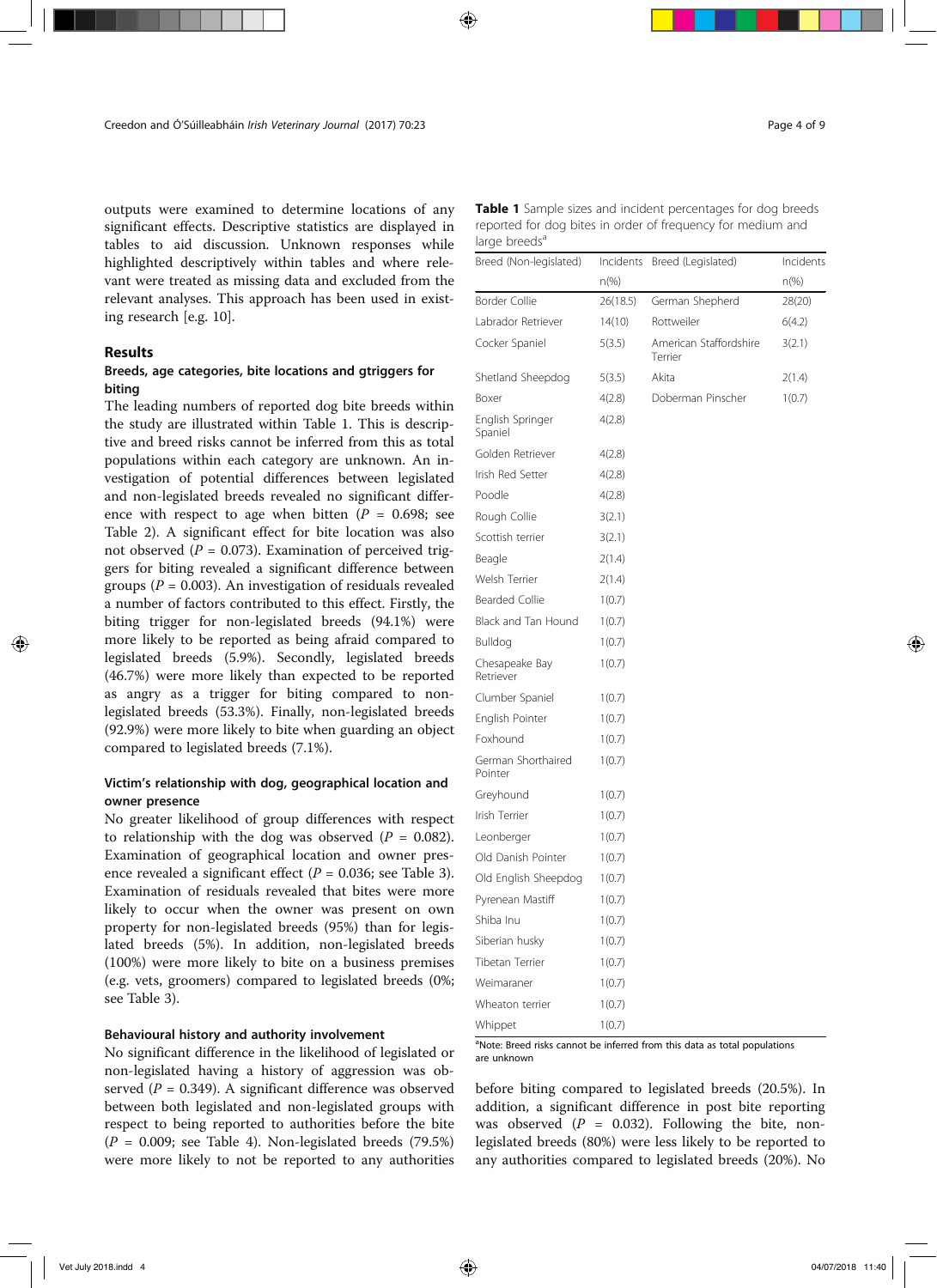| Age<br>(years) | Non-<br>Legislated | Legislated  | Bite location          | Non-<br>Legislated |           | Legislated Trigger for bite              | Non-<br>Legislated | Legislated  |
|----------------|--------------------|-------------|------------------------|--------------------|-----------|------------------------------------------|--------------------|-------------|
|                | $n (%)^a$          | $n (%)^a$   |                        | $n (%)^a$          | $n (%)^a$ |                                          | $n (%)^a$          | $n (%)^a$   |
| $0 - 14$       | 36(36)             | 20(50)      | Hand/lower arm         | 40(40)             | 15(37.5)  | Do not know                              | 22(22)             | 14(35)      |
| $15 - 29$      | 23(23)             | 9(22.5)     | Lower leg/ft/ankle     | 28 (28)            | 6(15)     | Dog was angry                            | 8(8)               | 7(17.5)     |
| $30 - 44$      | 22(22)             | 7(17.5)     | Upper leg/torso        | 16(16)             | 10(25)    | Dog was afraid                           | 16(16)             | 1(2.5)      |
| $45 - 59$      | 17(17)             | 4(10)       | Neck/head/face         | 13(13)             | 5(12.5)   | Dog was guarding its home                | 11(11)             | 6(15)       |
| $60 - 74$      | 1(1)               | 0           | Multiple locations     | 1(1)               | 4(10)     | Dog was guarding an object               | 13(13)             | 1(2.5)      |
| $75 - 99$      | 1(1)               | $\mathbf 0$ | Upper arm/<br>shoulder | 2(2)               | $\circ$   | Dog was fighting with another dog        | 8(8)               | 1(2.5)      |
|                |                    |             |                        |                    |           | Dog was playing                          | 8(8)               | 1(2.5)      |
|                |                    |             |                        |                    |           | Dog was in pain                          | 6(6)               | 1(2.5)      |
|                |                    |             |                        |                    |           | Security dog carrying out duties         | 1(1)               | 3(7.5)      |
|                |                    |             |                        |                    |           | Dog was chasing (predatory<br>behaviour) | 1(1)               | $\mathbf 0$ |
|                |                    |             |                        |                    |           | Multiple reasons                         | 6(6)               | 2(5)        |
|                |                    |             |                        |                    |           | Dog was instructed to attack             | 0                  | 1(2.5)      |
|                |                    |             |                        |                    |           | Dog was guarding puppies                 | 0                  | 2(5)        |

Table 2 Sample sizes and incident percentages for age categories, anatomical bite locations, and triggers for biting

<sup>a</sup>Only valid responses are used for analyses, therefore totals may not add to total sample size ( $N = 140$ )

significant difference in known outcome for the dog was observed ( $P = 0.121$ ). Legislated and non-legislated dogs were no more likely than one another to bite again  $(P = 0.238)$ . In addition, no significantly greater likelihood of seeing a professional trainer or behaviourist was observed between both groups ( $P = 0.579$ ).

### Type of bite and medical treatment required

Regarding type of bite, neither legislated breeds nor nonlegislated breeds were more likely than the other to inflict a differing bite type with greater severity ( $P = 0.604$ ; see Table 5). In addition, neither legislated breeds nor nonlegislated breeds were more likely to inflict a bite requiring greater medical attention than the other  $(P = 0.122)$ ; see Table 5).

### Dog control officer survey

With the exception of one officer's shelter who reported not recording information pertaining to breeds, dog breed identification was reported to be conducted through subjective measures, including visual identification (see Table 6). Over half (59%) of the dog control officers felt that breed-specific legislation is effective. Similarly, over half (56%) reported that they believed legislated breeds had the capability to inflict greater injuries and more severe damage if biting compared to non-legislated breeds of similar size. In addition, 19% of officers surveyed felt legislated breeds were more aggressive than non-legislated breeds. With respect to accepting surrenders, one officer reported that their shelter did not accept surrenders of legislated dog breeds from the public. A further officer indicated that the shelter they operate only allow the rehoming of certain legislated breeds.

| Table 3 Sample sizes and incident percentages for victim's relationship with dog, geographical location, and owner presence |  |  |  |  |
|-----------------------------------------------------------------------------------------------------------------------------|--|--|--|--|
|-----------------------------------------------------------------------------------------------------------------------------|--|--|--|--|

| Victims relationship with the dog             | Non-<br>Legislated |                    | Legislated Geographical location and owner presence       | Non-<br>legislated | Legislated         |
|-----------------------------------------------|--------------------|--------------------|-----------------------------------------------------------|--------------------|--------------------|
|                                               | $n (%)^a$          | n (%) <sup>a</sup> |                                                           | $n (%)^a$          | n (%) <sup>a</sup> |
| Unfamiliar dog                                | 36(37.1)           | 23(62.2)           | Dog bit on public property, owner was absent              | 13(17.3)           | 6(23.1)            |
| Familiar Dog                                  | 38(39.2)           | 9(24.3)            | Dog bit on own property, owner was absent                 | 12(16)             | 7(26.9)            |
| Own dog (in possession more than<br>3 months) | 18(18.6)           | 4(10.8)            | Dog bit on public property, owner was present             | 10(13.3)           | 8(30.8)            |
| Own dog (in possession less than              | 5(5.2)             | 1(2.7)             | Dog bit on own property, owner was present                | 19(25.3)           | 1(3.8)             |
| 3 months)                                     |                    |                    | Dog bit owner                                             | 16(21.3)           | 4(15.4)            |
|                                               |                    |                    | Dog bit on dog business premises, professional<br>present | 5(6.7)             | 0                  |

<sup>a</sup>Only valid responses are used for analyses, therefore totals may not add to total sample size ( $N = 140$ )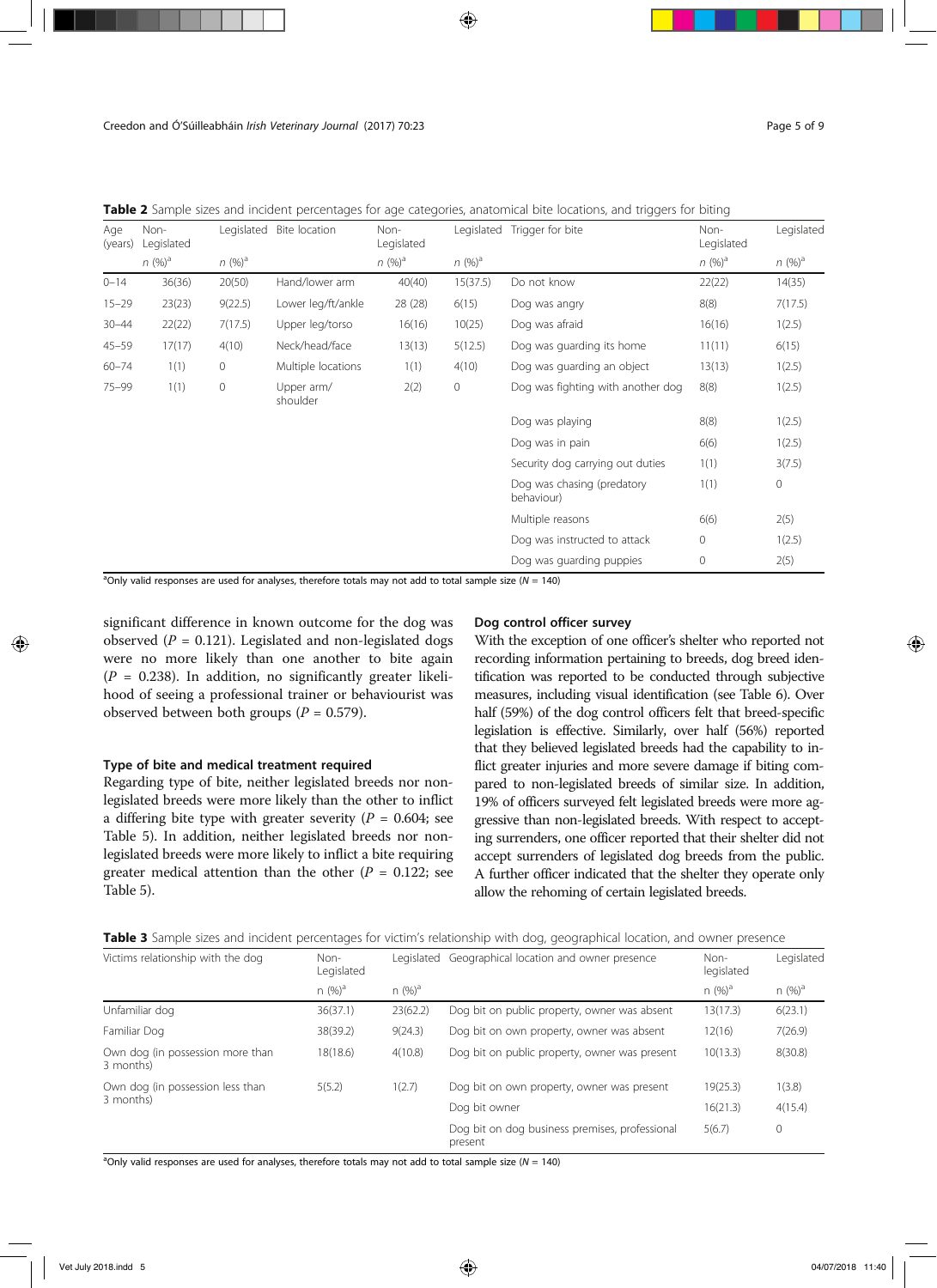|  |  |  |  | Table 4 Sample sizes and incident percentages for behavioural history and authority involvement |
|--|--|--|--|-------------------------------------------------------------------------------------------------|
|--|--|--|--|-------------------------------------------------------------------------------------------------|

| History of aggression            | Non-<br>Legislated | Legislated | Reported before bite               | Non-<br>legislated | Legislated | Reported after bite                | Non-<br>legislated          | Legislated                  |
|----------------------------------|--------------------|------------|------------------------------------|--------------------|------------|------------------------------------|-----------------------------|-----------------------------|
|                                  | $n (%)^a$          | $n (%)^a$  |                                    | n (%) <sup>a</sup> | $n (%)^a$  |                                    | $n\frac{9}{6}$ <sup>a</sup> | $n\frac{9}{6}$ <sup>a</sup> |
| No history of<br>aggression      | 28(28)             | 6(15)      | Not reported before<br>bite        | 58(58)             | 15(37.5)   | Not reported after bite            | 72(72.7)                    | 18(45)                      |
| Yes, had behaved<br>aggressively | 20(20)             | 10(25)     | Do not know                        | 40(40)             | 20(50)     | Do not know                        | 20(20.2)                    | 15(37.5)                    |
| Yes, had bitten                  | 15(15)             | 4(10)      | Yes, reported to police            | 2(2)               | 3(7.5)     | Yes, reported to police            | 4(4)                        | 5(12.5)                     |
| Do not know                      | 37(37)             | 20(50)     | Yes, reported to animal<br>control | - 0                | 2(5)       | Yes, reported to animal<br>control | 3(3)                        | 2(5)                        |

<sup>a</sup>Only valid responses are used for analyses, therefore totals may not add to total sample size ( $N = 140$ )

### Discussion

Present findings suggest no difference between biting legislated and non-legislated dog breeds for; age when the victim was bitten, bite location, relationship with the dog, history of aggression, known outcome for the dog, if the dog bit again, and seeing a professional trainer or behaviourist. Both Border Collies and German Shepherds are observed as being involved in a greater number of bite incidents within this sample. Given complete dog breed populations are unknown for all breeds listed, risk relating to frequency of bites from any breeds within this study cannot be computed. Indeed, in line with research examining dog bite populations, the breeds reported for biting are comparatively in line with the more popular dog breeds within a population in Ireland [7]. Regarding breed grouping comparisons, legislated breeds were perceived as biting due to being more aggressive and less fearful than non-legislated breeds. In addition, non-legislated breeds were more likely to be reported as being triggered to bite due to guarding an object. While dogs similarly signal their intent to bite [28], there was a significant difference observed between groups. The impact of public perceptions and stereotypes of risk relating to dog breeds cannot be understated [29]. While providing an agenda for future work, the observed effect may be due to the perceptions of breed risk rather than exhibited behaviour. Legislated breeds could well be perceived as aggressive and less fearful given their reinforced stereotype. While speculative, legislated breed owners may be more likely to address unwanted guarding behaviour compared to non-legislated breed owners.

Examination of geographical location and owner presence revealed significant findings. Non-legislated breeds were observed as more likely to inflict a bite on a business premises compared to legislated breeds. Bites were also more likely to occur with the owner present on own property for non-legislated breeds compared to legislated breeds. Intriguingly, this may suggest differing perceptions of responsibility for owners of dogs from both groups. Owners from legislated breeds may be more likely to take precautions (e.g. continuous supervision) with their dogs compared to non-legislated owners. Individuals may thus perceive non-legislated breeds as safer and having a greater tolerance, which is reinforced by their non-legislated status. This is supported by authority involvement findings where non-legislated breeds were significantly less likely to be reported to any authorities both before, and after the bite occurred. This suggests a significantly lesser risk is associated with nonlegislated breeds, thus potentially reinforcing the authorities' perception of risk relating to these breeds.

No significant difference was observed between legislated and non-legislated dog breeds for the medical attention required following a bite. In addition, no significant difference was observed between legislated and non-legislated breeds for the type of bite inflicted. In other words, legislated breeds were found not to have a greater likelihood of inflicting greater injury and a differing bite type compared to non-legislated breeds. While a greater ability to inflict bites of greater severity and requiring more medical attention is frequently attributed to legislated breeds, these results do not provide evidence in support of these assertions.

**Table 5** Sample sizes and incident percentages for type of bite and medical treatment required

| Type    | Non-Legislated     | Legislated         | Medical treatment required                                         | Non-legislated | Legislated         |
|---------|--------------------|--------------------|--------------------------------------------------------------------|----------------|--------------------|
| of bite | n (%) <sup>a</sup> | n (%) <sup>a</sup> |                                                                    | $n (%)^a$      | n (%) <sup>a</sup> |
| Level 2 | 23(23)             | 9(22.5)            | No treatment/at home treatment                                     | 47(47)         | 12(30)             |
| Level 3 | 47(47)             | 22(55)             | GP visit/antibiotics/tetanus shot                                  | 28(28)         | 17(42.5)           |
| Level 4 | 25(25)             | 6(15)              | Stitches/staples/glue/regular wound dressing                       | 21(21)         | 11(27.5)           |
| Level 5 | 5(5)               | 3(7.5)             | Serious medical treatment/surgery/fractures/repeat hospital visits | 4(4)           |                    |

<sup>a</sup>Only valid responses are used for analyses, therefore totals may not add to total sample size ( $N = 140$ )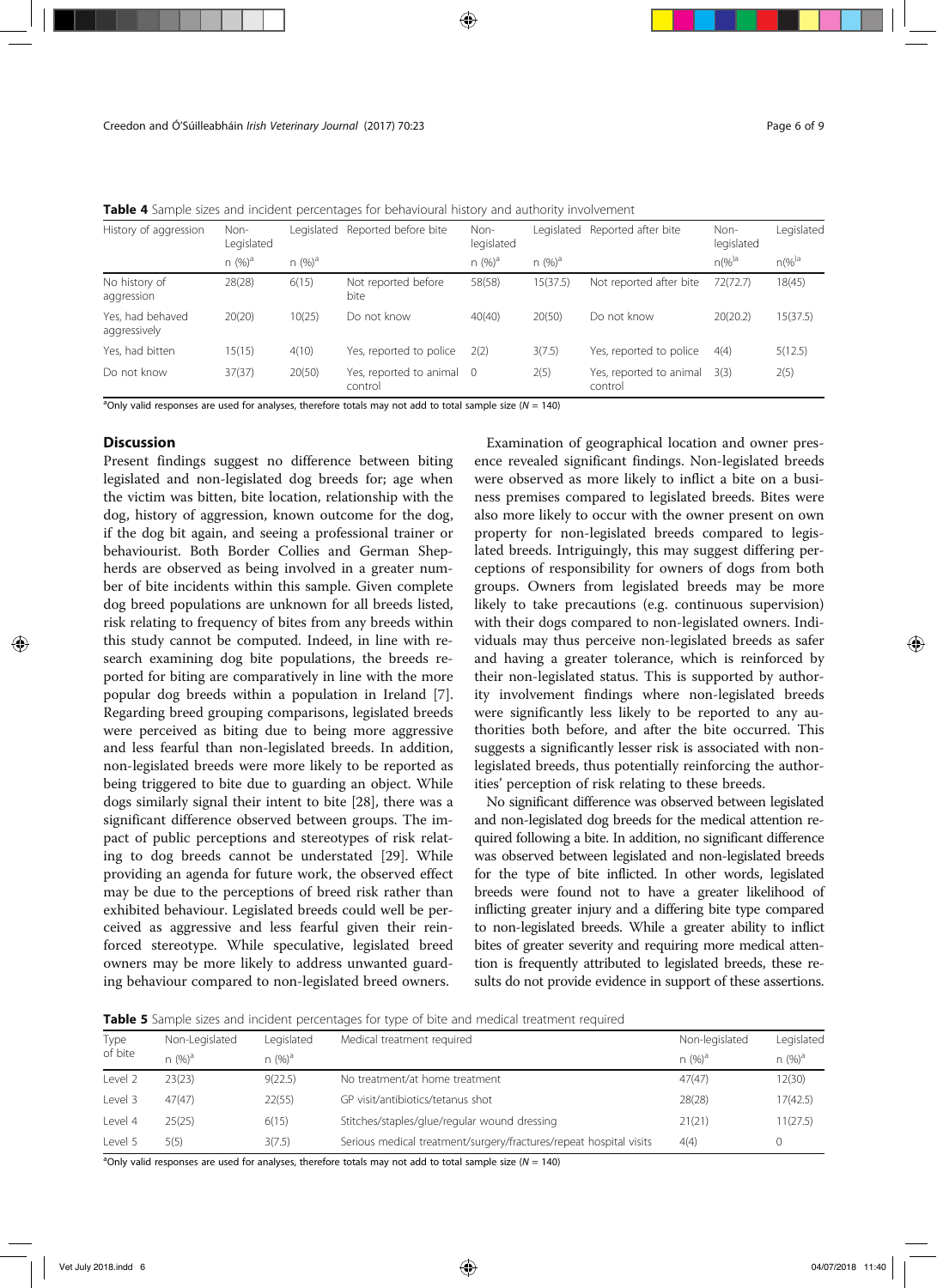Table 6 Sample sizes and incident percentages for dog control officer survey

|                                                                                 | $n (%)^a$ |
|---------------------------------------------------------------------------------|-----------|
| How is a dog's breed identified?                                                |           |
| Officer visually identifies the breeds                                          | 5(29)     |
| Officer visually identifies the breeds and asks owner                           | 6(35)     |
| Officer visually identifies, asks owner and checks records                      | 5(29)     |
| Do not record breed                                                             | 1(6)      |
| Do you currently accept surrenders of legislated dog breeds from the<br>public? |           |
| Yes                                                                             | 15(94)    |
| No                                                                              | 1(6)      |
| Missing                                                                         | 1         |
| Do you allow the rehoming of legislated dog breeds?                             |           |
| Yes                                                                             | 15(94)    |
| No (some breeds)                                                                | 1(6)      |
| Missing                                                                         | 1         |
| Do vou bolious broad specific logislation is offective in reducing dog          |           |

ou believe breed specific legislation is effective in reducing dog bites in Ireland

| Yes       | 10(59) |
|-----------|--------|
| <b>No</b> | 7(41)  |

In your experience, do you believe legislated dog breeds can inflict greater injuries or physical damage compared to non-legislated breeds of similar size?

| Yρς                                                                |        |
|--------------------------------------------------------------------|--------|
| Nο                                                                 | 9(56)  |
| Missing                                                            | 7(44)1 |
| In your experience, are legislated dog breeds more aggressive than |        |

non-legislated breeds?

| Yes       | 3(19)  |
|-----------|--------|
| <b>No</b> | 13(81) |
| Missing   |        |

Regarding dog control, one officer reported not recording dog-breed information. The remaining officers relied upon subjective measures, including visual identification methods of determining breeds. A landmark study conducted by Scott and Fuller [30], found that the offspring of two different purebred dogs frequently bear no resemblance whatsoever to either breed. As such, it is unclear how officers would be capable of accurately identifying mixed breed dogs. Over half of the officers surveyed reported feeling that current breed-specific legislation is effective in reducing dog bites. Over half of officers also believed that legislated breeds have an ability to inflict greater injuries compared to nonlegislated breeds of similar size. Less than a quarter of officers felt legislated breeds were in fact more aggressive than non-legislated breeds. While a number of officers did not complete the survey; one officer reported that their shelter does not accept surrenders of legislated breeds from the

public, with a further not allowing the rehoming of legislated dog breeds.

It is important to not understate the potential knock-on effect targeting dog breeds may have. Assumptions about the supposed 'aggressive' or 'able to inflict greater injury' nature of legislated breeds or the 'less capable of inflicting significant injury' or 'docile' temperament of nonlegislated breeds, may be associated with differing interactions across breeds. Consider a scenario where a dog begins to bark following encroachment on its personal space by a human. If the dog is a legislated breed, the individual may perceive such behaviour as symptomatic of the 'aggressive nature' of such breeds. On the other hand, the individual may fail to recognise such warning signals from a non-legislated breed. In both instances, the individual may not recognise the trigger, interpret the dog's behaviour correctly, or respond appropriately, thereby increasing the risk of this interaction resulting in the dog biting. In other words, the criterion for interacting with a dog may be incorrectly rule governed by its breed rather than actual exhibited behaviour, which in turn is being reinforced by the breed-specific legislation.

Potential limitations which also provide an agenda for future work must be duly noted. Methodologies which employ any retrospective self-report measures can be particularly open to threats from recall bias. Indeed, while every attempt to minimise such threats to memory recall by incorporating detailed and specified survey questions [31], potential threats due to recall may have occurred. Additionally, while only reported pure-bred dogs were assessed, the potential threat of breed misidentification cannot be ruled out. Indeed, further effects may also emerge with an increase in sample size. While the present study was adequately powered to detect medium to large effects, further significant small effect sizes may emerge with an increased sample. Indeed, a further consideration is the implications and relevance of examining small dog breeds in future research. Much research has indicated that small dog breeds are frequently identified as displaying higher levels of aggression compared to larger dog breeds [32]. Indeed, human fatalities have also been inflicted by small breed dogs, and as such future research examining associations with smaller dog breeds would be of importance. Further research is also warranted in addressing knowledge of determining the emotional responsivity of dogs. Research would be required to replicate present findings, and potentially provide further analyses relating to the differing contexts which may have characterised the expressed aggression.

### Conclusions

The present study provides evidence that the targeting of dog breeds as a dog bite mitigation strategy may pose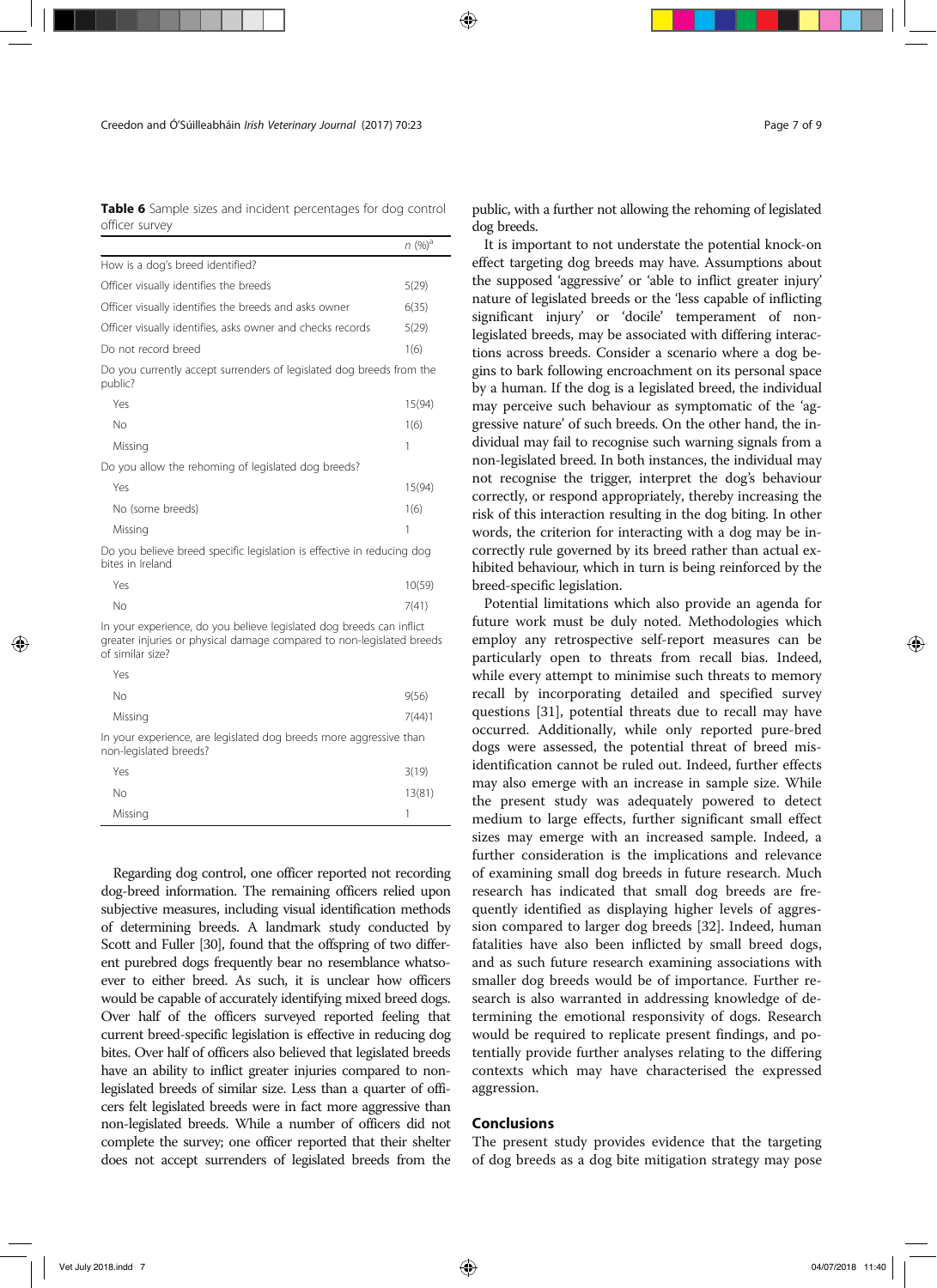significant negative consequences relating to perceptions of risk and reporting behaviour. Its introduction in Ireland poses further wide reaching negative consequences; animal welfare concerns relating to dog pounds not rehoming and accepting surrenders of these breeds (see Table 6), restrictions affecting disability/assistance dogs, and owner housing restrictions [33] among others. A legislative dog-bite mitigation strategy whose purpose is to provide safeguards to the public through a reporting system, should avoid putting divisive mechanisms across responsible dog-owner populations. Doing so will make the identification of dogs likely to bite difficult and as observed within this study, will lead to a distinct bias in dog bites reported to authorities. The increased perception of threat from specific breeds, and the lack of perceived threat from other breeds are essentially two sides to the same counterproductive coin. The increasing trend in dog-bite hospitalisations in Ireland is alarming [1], yet unsurprising. Evidence based breed-neutral alternatives exist, which target multi-factorial risk factors, and as such should be enacted [34–37]. It is recommended a public policy mechanism which categorises potentially dangerous dogs based on their exhibited behaviour is enacted [38].

#### Acknowledgements

The authors wish to thank the participants for taking part in the study. Thanks are also due to Ciara Cuddihy for her assistance with data collection, and Aisling Devitt for her advice and medical expertise. The authors would also like to thank Corinna Stewart for her assistance and invaluable advice regarding this manuscript.

#### Funding

None declared.

#### Availability of data and materials

The datasets generated during and/or analysed during the current study are not publicly available as they contain the email addresses for many of the participants. They are available from the corresponding author on reasonable request.

#### Authors' contributions

NC and PÓ both designed, analysed, interpreted and contributed to the writing of this manuscript. NC gathered and promoted the data collection. Both authors read and approved the final manuscript for submission.

#### Ethics approval and consent to participate

This research project was approved by the research ethics committee at Newcastle University. Each participant was provided information on the purpose of the survey, and informed that they could withdraw from participation at any time.

#### Consent for publication

Not applicable.

#### Competing interests

P. S. Ó'Súilleabháin is currently involved in non-financial advocacy, which lobbies government and agencies regarding evidence based legislation relating to human–canine interaction, but in addition to N. Creedon has no financial or personal relationship with other people or organisations that could inappropriately influence or bias the content of the paper.

#### Publisher's note

Springer Nature remains neutral with regard to jurisdictional claims in published maps and institutional affiliations.

#### Author details

<sup>1</sup>Department of Dog Behaviour, Creedons College, Vicars Road, Cork City, Ireland. <sup>2</sup> School of Psychology, National University of Ireland, Galway, University Road, Galway, Ireland.

# Received: 27 September 2016 Accepted: 10 July 2017

Published online: 21 July 2017

#### References

- 1. Ó Súilleabháin P. Human hospitalisations due to dog bites in Ireland (1998– 2013): implications for current breed specific legislation. Vet J. 2015;204(3): 357–9. http://dx.doi.org/10.1016/j.tvjl.2015.04.021
- 2. Scottish Government. Dog asbos can be issued from today. http://www. gov.scot/News/Releases/2011/02/25160105. Accessed 03 Feb 2016.
- 3. Irish Statute Book: S.I. No. 442/1998 Control of Dogs Regulations, 1998 http://www.irishstatutebook.ie/1998/en/si/0442.html. Accessed 03 Feb 2016.
- 4. Dail Eireann See Written Answers 934, 935, 973: http://oireachtasdebates. oireachtas.ie/debates%20authoring/debateswebpack.nsf/takes/ dail2015052600101?opendocument#WRYY01000 (2015). Accessed 03 Feb 2016.
- 5. Dail Eireann Written Answers Nos. 932–947 http://oireachtasdebates. oireachtas.ie/debates%20authoring/debateswebpack.nsf/takes/ dail2014071700056?opendocument#WRQ06150 (2015). Accessed 03 Feb 2016.
- 6. Gershman KA, Sacks JJ, Wright JC. Which dogs bite? A case-control study of risk factors. Pediatrics. 1994;93(6):913-7.
- 7. O'Sullivan EN, Jones BR, O'Sullivan K, Hanlon AJ. Characteristics of 234 dog bite incidents in Ireland during 2004 and 2005. Vet Rec. 2008;163(2).
- 8. Mariti C, Ciceroni C, Sighieri C. Italian breed-specific legislation on potentially dangerous dogs (2003): assessment of its effects in the city of Florence (Italy). Dog Behavior. 2015;1(2):25–31.
- 9. Rosado B, García-Belenguer S, León M, Palacio J. A comprehensive study of dog bites in Spain, 1995–2004. Vet J. 2009;179(3):383–91.
- 10. Cornelissen JM, Hopster H. Dog bites in The Netherlands: a study of victims, injuries, circumstances and aggressors to support evaluation of breed specific legislation. Vet J. 2010;186(3):292–8.
- 11. Clarke NM, Fraser D. Animal control measures and their relationship to the reported incidence of dog bites in urban Canadian municipalities. Can Vet J. 2013;54(2):145.
- 12. Klaassen B, Buckley JR, Esmail A. Does the dangerous dogs act protect against animal attacks: a prospective study of mammalian bites in the accident and emergency department. Injury. 1996;27(2):89–91.
- 13. Bandow JH. Will breed-specific legislation reduce dog bites? Can Vet J. 1996;37(8):478–81.
- 14. De Keuster T, Lamoureux J, Kahn A. Epidemiology of dog bites: a Belgian experience of canine behaviour and public health concerns. Vet J. 2006; 172(3):482–7.
- 15. Villalbí JR, Cleries M, Bouis S, Peracho V, Duran J, Casas C. Decline in hospitalisations due to dog bite injuries in Catalonia, 1997–2008. An effect of government regulation? Inj Prev. 2010;16(6):408–10.
- 16. Raghavan M, Martens PJ, Chateau D, Burchill C. Effectiveness of breed-specific legislation in decreasing the incidence of dog-bite injury hospitalisations in people in the Canadian province of Manitoba. Inj Prev 2012:177-183.
- 17. Patronek GJ, Slater M, Marder A. Use of a number-needed-to-ban calculation to illustrate limitations of breed-specific legislation in decreasing the risk of dog bite–related injury. J Am Vet Med Assoc. 2010;237(7):788–92.
- 18. Ott SA, Schalke E, von Gaertner AM, Hackbarth H. Is there a difference? Comparison of golden retrievers and dogs affected by breed-specific legislation regarding aggressive behavior. J Vet Behav: Clin Apps Res. 2008; 3(3):134–40.
- 19. Schalke E, Ott SA, von Gaertner AM, Hackbarth H, Mittmann A. Is breedspecific legislation justified? Study of the results of the temperament test of lower Saxony. J Vet Behav: Clin Apps Res. 2008;3(3):97–103.
- 20. Martínez ÁG, Pernas GS, Casalta FJ, Rey ML, De la Cruz Palomino LF. Risk factors associated with behavioral problems in dogs. J Vet Behav: Clin Apps Res. 2011;6(4):225–31.
- 21. Patronek GJ, Bradley J, Cleary D. Who is minding the bibliography? Daisy chaining, dropped leads, and other bad behavior using examples from the dog bite literature. J Vet Behav: Clin Apps Res. 2016;14:17–9.